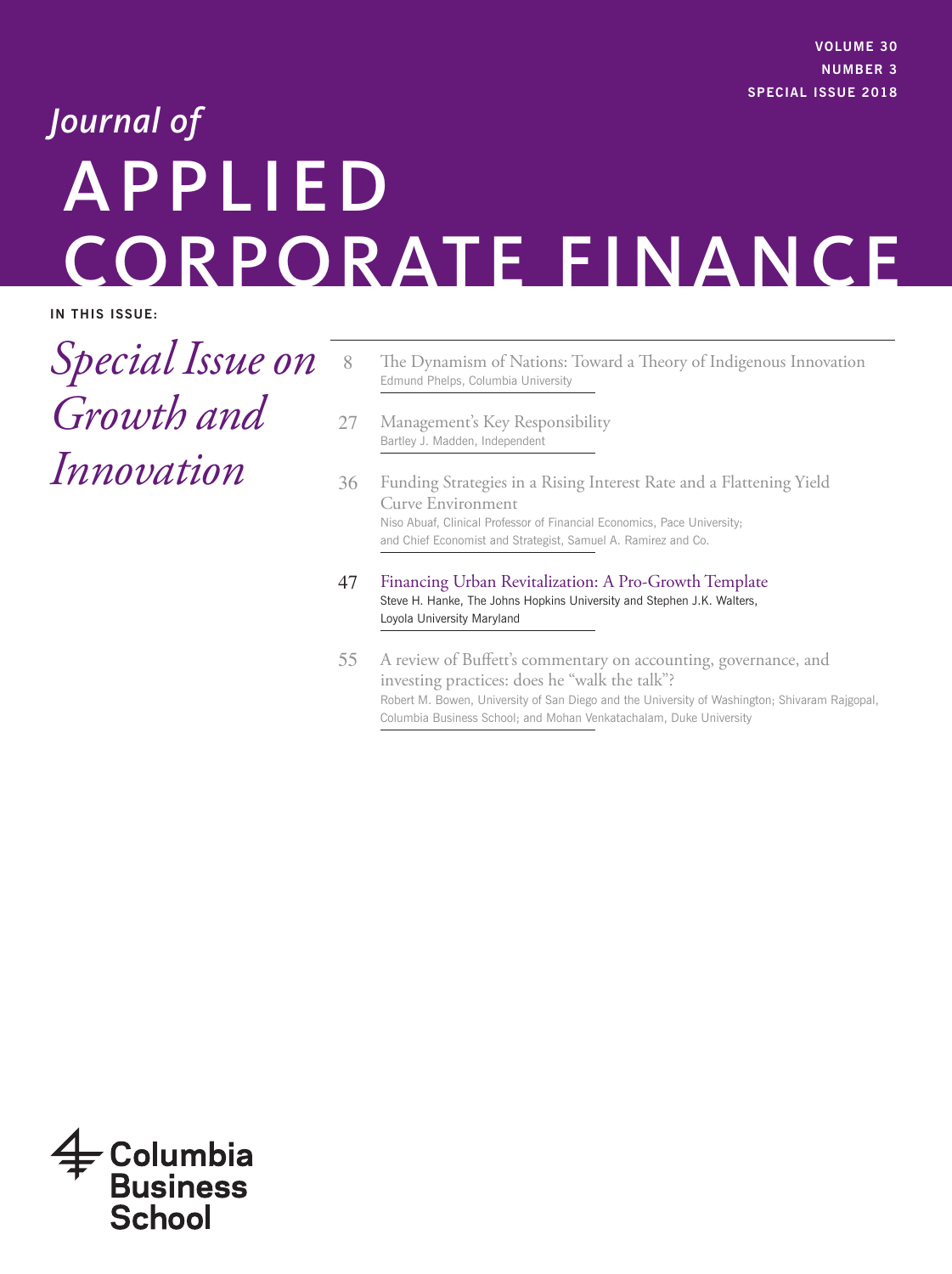# Financing Urban Revitalization: A Pro-Growth Template

**I** n 1950, America's big cities were riding high. The 10 most populous cities in the U.S. enjoyed median household incomes above the national average; all ten had larger proportions of affluent residents and smaller proportions of low-income residents than the nation as a whole.<sup>1</sup> Cities were, in general, the economic engines of their regions—and, indeed, the nation. Writing in 1961, the eminent urbanologist Jane Jacobs neatly summarized cities' uplifting effects:

by Steve H. Hanke, The Johns Hopkins University and Stephen J.K. Walters, Loyola University Maryland\*

"[A] metropolitan economy, if it is working well, is constantly transforming many poor people into middle class people… . Cities don't lure the middle class. They create it."2

In the following decades, however, it became clear that many American cities were not working well. Between 1950 and 1980, nine of those 10 most populous U.S. cities lost residents and became less prosperous; only Los Angeles grew, while St. Louis's population shrank 47%, Detroit's 35%, Washington's 20%, and New York's 10%. The causes of this flight were numerous and subject to debate, though most commentators blamed racism, deindustrialization, and Americans' preference for a suburban lifestyle and the affluence that made it attainable—at least for some.

What is indisputable is that this flight put many cities into financial distress and a few close to ruin. As their tax bases shrank, cities often responded by raising tax rates in an attempt to replace lost revenue and maintain service levels. Predictably, this approach did not stem the flight but further fueled it, as out-migrants generally found friendlier tax climates away from core cities. In addition, higher tax rates on physical capital usually reduced investment, since the higher rates damaged both net cash flows and—via tax capitalization—property values.3 Erosion of the capital stock, in turn, diminished job opportunities and reduced labor productivity and wages. This contributed to a vicious cycle, with economic stress on city residents generating greater demands for government services and transfers, often leading to still-higher tax rates.

Two coastal cities' histories are illustrative: between 1950 and 1975, Baltimore raised its property tax rate 19 times, while San Francisco raised its rate 17 times. In consequence, both cities declined at accelerating rates. Given San Francisco's current status as a "superstar city," it is somewhat surprising to note that its population actually fell faster than Baltimore's over this period (14% vs. 10%) and by 1975, its total crime rate actually exceeded Baltimore's.<sup>4</sup>

In the late 1970s, however, San Francisco experienced a reversal of fortune. While the national economy struggled with stagflation—the "misery index" reached a modern-era record level of 8.98% during the Carter Administration<sup>5</sup> the city began to recapitalize and repopulate at a remarkable rate. Though Baltimore's population continued to slide, San Francisco's grew 2.2% by the 1980 census, and surged another 14% by the new millennium. None of the aforementioned conditions commonly thought to explain urban decline had much changed; neither had there been any sudden improvement in city services such as school quality or street safety. And while it is common to assume that the city's late-'70s U-turn

<sup>\*</sup>The authors thank Michell Li, Louis Miserendino, and Emma Paine for very capable research assistance.

 <sup>1</sup> Stephen J.K. Walters, *Boom Towns: Restoring the Urban American Dream* (Stanford, CA: Stanford University Press, 2014), p. 3.

<sup>2</sup> Jane Jacobs, *The Death and Life of Great American Cities* (New York, NY: Modern Library, 1993), p. 377.

<sup>3</sup> Walters (2014), cited earlier, pp. 16-20.

<sup>4</sup> Walters (2014), cited earlier, pp. 32-33, 40-41.

<sup>5</sup>  The misery index reported here is a refinement of that originally proposed by Arthur Okun, which equaled the sum of the inflation and unemployment rates. For details, see Steve H. Hanke, "Measuring Misery around the World," https://www.cato.org/publications/commentary/measuring-misery-around-world, May 2014.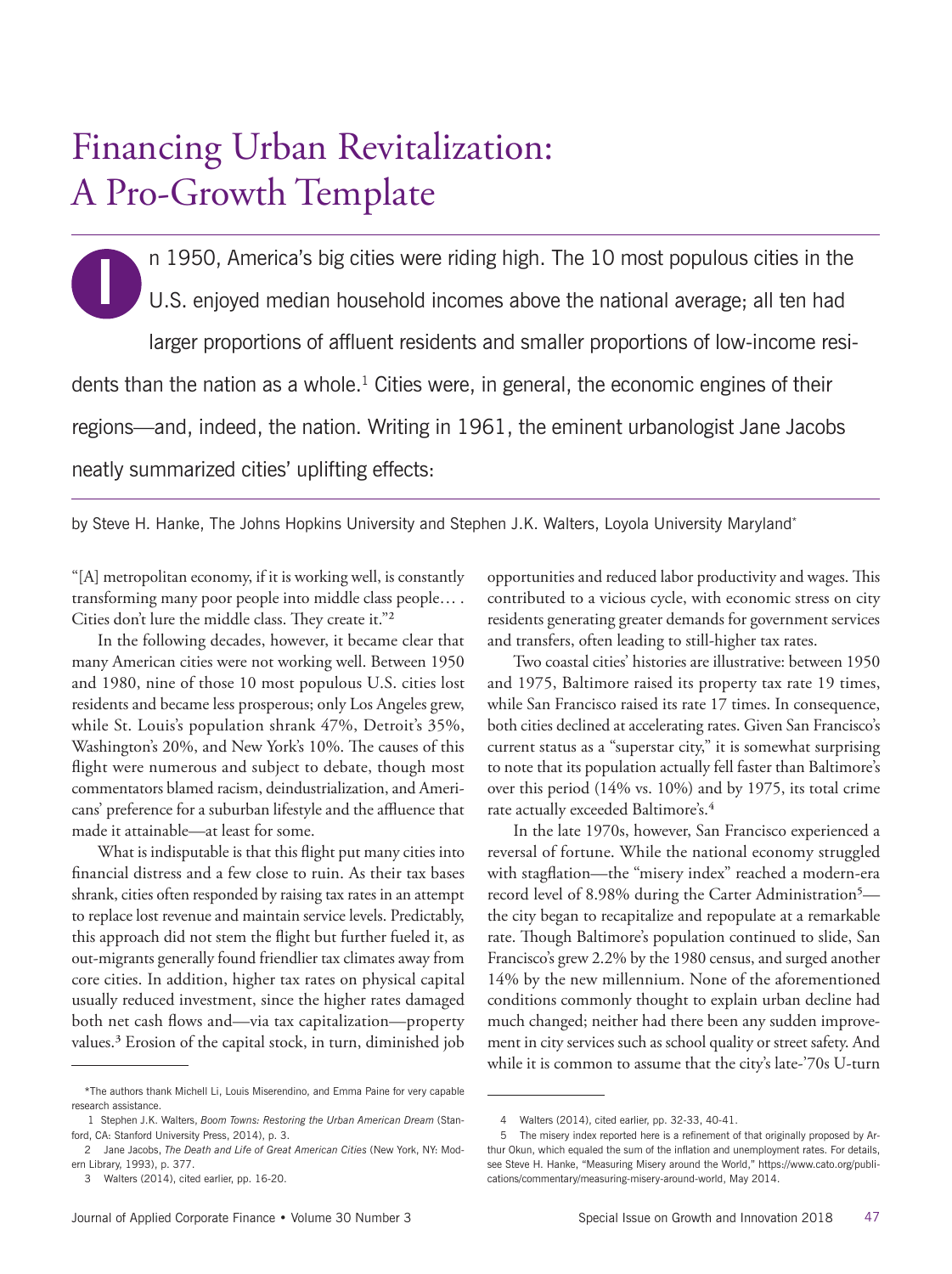

# *Figure 1* **Effects of Proposition 13 on San Francisco's Budget: Real Total Revenue, Less State Subsidies, 1975-87**

was a spillover benefit from the tech firms then starting to blossom in Silicon Valley, the companies associated with that nascent boom were not only relatively small at this time but concentrated in places like Palo Alto, Mountain View, and Santa Clara, 35 to 45 miles away. For a while, at least, they were more likely to pull residents from, than to push them toward, older cities like San Francisco and Oakland, which also reversed a population decline in the late '70s. **Revenue**<br>**Revenue**<br>Expending<br>the

What had changed most was these cities' treatment of their stocks of physical capital and their receptiveness to investment. In 1978, a California ballot initiative known as for Proposition 13 had capped localities' property tax rates at 1%, forcing San Francisco's rate down by two-thirds. This not only improved cash flows to owners of real property and physical capital but, more importantly, protected their property rights. Prop 13 had won by a 2:1 landslide; repeal of this overwhelmingly popular state-wide tax cap was considered impossible—no matter the local political culture. Henceforth, then, the value of investments in immobile and durable physical capital were protected from the damaging consequences of aggressive taxation; no longer could San Francisco impose capital losses on property owners with 17 tax rate hikes in 25 years. The result was a new gold rush, as investors eagerly bought, built, and improved the city's residential and commercial capital stock, attracting new residents and creating new job opportunities.

In the short run, however, this precipitous tax rate cut accompanied by a rollback of assessed property values to their 1975 levels—put San Francisco's government finances under great pressure. As Figure 1 shows, real revenue in FY1979 fell 18%; the city needed a \$100 million grant from the state (which was running surpluses in the inflationary '70s) to balance its budget. In the next fiscal year, however, revenue started to recover as the tax base grew and some other rates were increased modestly; only \$1 million more was needed from the state. In the third fiscal year, no state grant was needed at all, and by the fourth fiscal year the city's total real tax receipts had risen so d capped localities' property tax rates at 1%, much that they exceeded pre-Prop 13 levels by 66%, enabling thirds. This not only significant improvements in the quantity and quality of government services delivered to the city's now-growing population, reinforcing its upward trajectory.

> California's "tax revolt" was soon emulated in other states. Massachusetts' Prop 2½ took effect in 1980, and Boston immediately began to reverse decades of population and capital flight. Oregon and Washington capped property taxes in 1990 and 1997, respectively, enhancing growth in Portland and Seattle. In each case, however, the political impetus for tax reform came from outside these states' larger cities, where fears about short-term revenue losses generally led local leaders to vigorously oppose tax caps even as evidence accumulated that the long-term effects of reform on a city's tax base and overall revenue could be very favorable.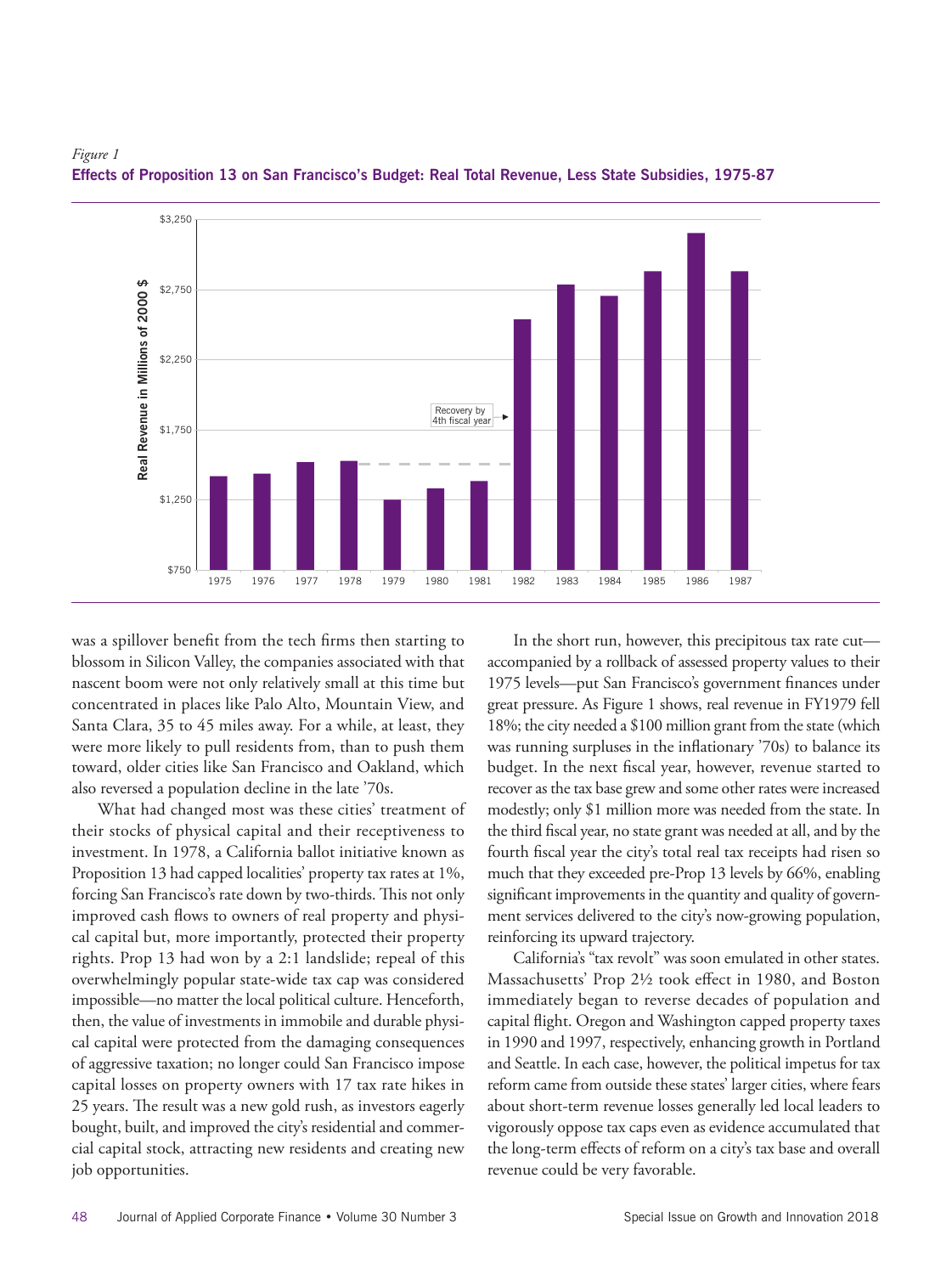But such political resistance should not be surprising. The pain of a three- or four-year revenue trough, like that shown in Figure 1 for San Francisco, could claim the entirety of a term in office for a mayor or city council member. Who in their right minds would want to run for re-election after repeatedly cutting services in order to balance budgets in previous years? Since most politicians are in their right minds, the large cities that eventually benefited from having lower tax rates than their surrounding suburbs or rival metro areas usually did not cut tax rates voluntarily.<sup>6</sup> Many cities that could have benefited from lower rates did not cut them. But those cities painted themselves into a corner: by failing to do something politically and financially difficult in the short run, they did not become more attractive to investment in the long run. Baltimore, for example, while maintaining a property tax rate more than double that available in the surrounding county, has shed population and jobs continuously since 1950, effectively declining to join more tax-friendly, growing cities like San Francisco, Boston, and others.

A key policy question is whether there is a feasible way out of this corner—i.e., a program that does not involve the kind of near-term budgetary pain that is such a barrier to pro-growth tax policy. In what follows, we present a politically and economically feasible template to achieve tax reform in fiscally challenged cities without doing violence to programmatic spending and services. In a nutshell, we propose announcing at time *t* a competitive tax rate to take effect at time  $t + n$ , with an escrow fund accumulating over the intervening *n* years (during which the city's tax base can be expected to grow more rapidly than it would at its higher, non-competitive rate). That fund would then be used to "pay for" the lower tax rate once it is delivered. In addition, we identify financial instruments that can be used to supplement the fund and assure a margin of financial safety at time  $t + n$ . Before we turn to the details of this program, however, it will be useful to discuss the responsiveness of various tax bases to changes in tax rates.

# **Tax Rates, the Tax Base, and Investment/Location Decisions**

When discussing proposals for tax cuts of any size, the politically risk-averse often employ static rather than dynamic analysis. With respect to property taxes, for example, it is

common to say that "every penny we cut off the tax rate costs us X millions of revenue dollars" (with X varying by jurisdiction). The implication is usually that such cuts are "unaffordable" over any reasonable time frame, inevitably doing great violence to cherished spending programs. In truth, tax bases expand when tax rates are cut, and vice versa. But the first problem, as we have already pointed out, is that it takes time for the expansion to replace lost revenue from rate cuts, making them politically unattractive (unless, as at the federal level, resulting deficits can be financed by borrowing). The second is that even far-sighted local leaders may worry that this expansion of the tax base might not be adequate to support the level of government services that their constituents demand.

The empirical literature on these issues is not as abundant as one would hope,<sup>7</sup> but it tends to point in the same direction: the health of the tax base is inversely related to the tax rate, the effects of rate changes are often large, and individuals are quite sensitive to rate changes in making investment and location decisions.

In a study of the effects of variation in property tax rates using pooled cross-sectional and time-series data for 62 large cities over the period 1966-81, Sacramento State Professor Robert Wassmer concluded that, all else the same, "a greater than average reliance on property taxes reduces property value and drives out property."8 Berkeley real estate Professor Kenneth Rosen studied the effects of Prop 13 in California and found that "[e]ach dollar decrease in relative property taxes appeared to increase property values by about seven dollars,"9 though he did not study the long-term effects of tax cuts on new construction.

Federal Reserve economist Andrew Haughwout studied the effects of local property, income, wage, and sales taxes on tax bases and government revenue in four large cities—Houston, Minneapolis, New York, and Philadelphia—and found that all four increases in the property tax rate had "a statistically significant and quantitatively important negative effect on the rate of change of the city's property tax base."<sup>10</sup> Further, in three

10 Andrew Haughwout, "Local Revenue Hills: Evidence from Four U.S. Cities," *Re-*

<sup>6</sup>  One interesting exception is Prince George's County, Maryland. Bordering the District of Columbia, "PG County" was losing population during the '70s despite rapid growth of employment in the nation's capital and other neighboring suburbs. Since outmigrants often blamed the county's property tax rate—second highest in Maryland, behind only Baltimore City—some entrepreneurial local politicians put a tax cap referendum on the ballot in 1978, and it won 70% of the vote. The county's population losses immediately were reversed; it is today the wealthiest majority-minority county in the U.S. Steve H. Hanke and Stephen J.K. Walters, "Another Tax Increase Legacy from Martin O'Malley," *The Wall Street Journal*, March 21, 2015, p. A9.

<sup>7</sup> There is, on the other hand, copious literature on the extent to which local public service levels and tax rates are capitalized into market values of real property. For a useful survey, see G. Stacy Sirmans, Dean H. Gatzlaff, and David A. Macpherson, "The History of Property Tax Capitalization in Real Estate," *Journal of Real Estate Literature*, 2008, v. 16, iss. 3, pp. 327-43.

<sup>8</sup> Robert W. Wassmer, "Property Taxation, Property Base, and Property Value: An Empirical Test of the New View," *National Tax Journal*, June 1993, v. 46, iss. 2, pp. 135-59, at p. 154. Wassmer calculated the effects of deviations of a city's property tax rate from the national average (rather than from rival, neighboring jurisdictions), so his estimates of the relevant elasticities tend to be smaller than those found in other studies.

<sup>9</sup> Kenneth T. Rosen, "The Impact of Proposition 13 on House Prices in Northern California: A Test of the Interjurisdictional Capitalization Hypothesis," *Journal of Political Economy*, 1982, vol. 90, no. 1, pp. 191-200, at p. 200.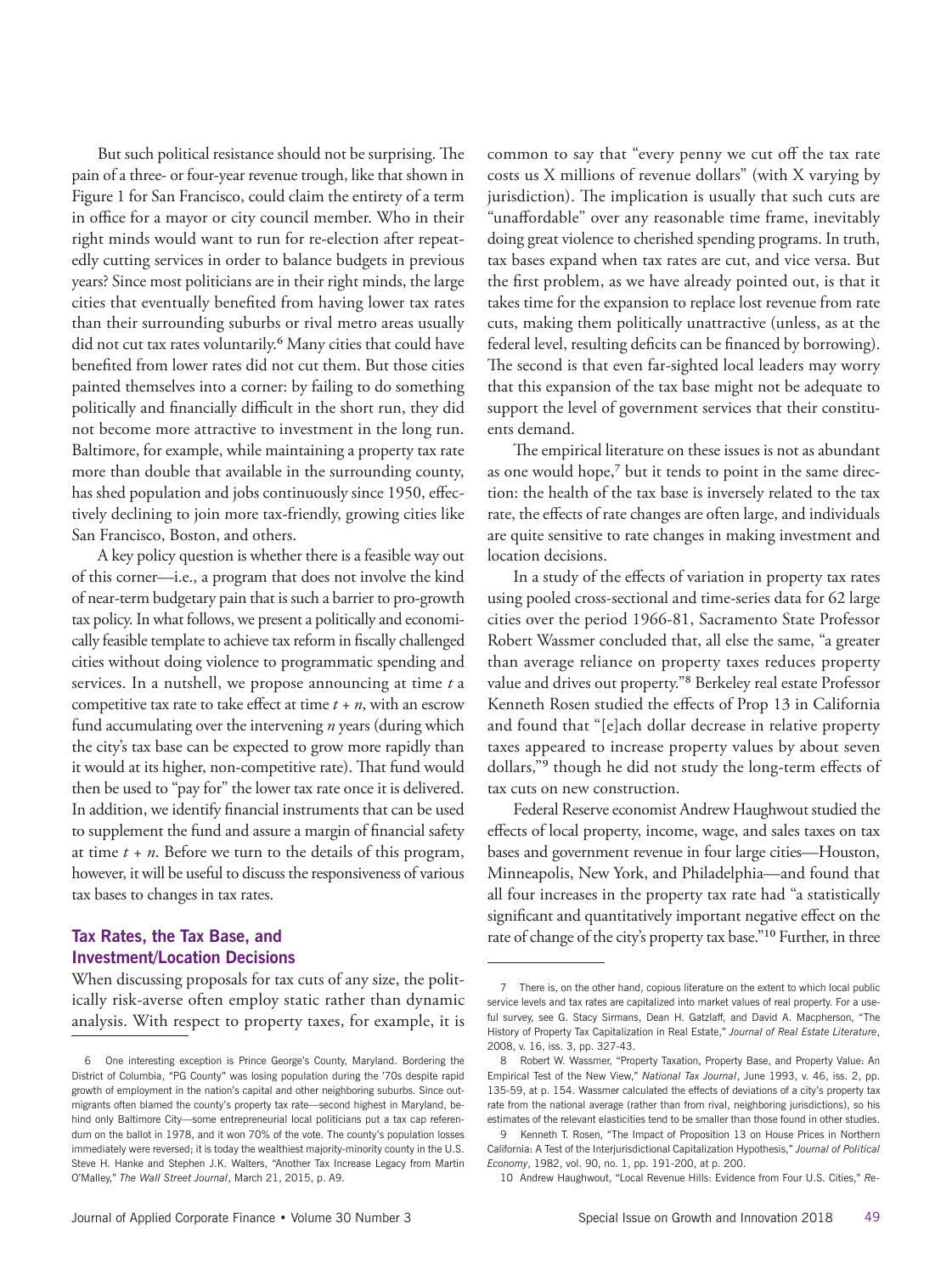of the cities studied, the elasticity of the property tax base with respect to changes in tax rates over just a three-year period was "statistically indistinguishable from  $-1$ "<sup>11</sup>—meaning that, say, a 10% rate cut could increase the tax base by 10%, yielding a neutral revenue effect in a reasonably brief time.

Studies of state-level property tax caps in Oregon, Idaho, and Indiana have found that such limitations tend to yield long-run increases in key measures of economic activity such as output, employment, and household income.12 In 2015, Federal Reserve economist Byron Lutz examined the effects of reforms in New Hampshire, and found that investment rates are quite sensitive to property tax cuts: "the elasticity of residential construction with respect to the property tax burden is very roughly equal to (negative) one."13 And in 2012, the University of Illinois' Yonghong Wu looked at tax policy differences across the six-county Chicago metro area and found that the elasticity of employment with respect to the property tax rate equaled –2.21, so that a 10% rate cut increased employment by 22.1%.14

Finally, public finance specialists Jan Brueckner, Hyun-A Kim, and Robert Wassmer found that the property tax not only depresses investment in property improvements in cities, but contributes to suburban sprawl by diverting this investment to lower-density, lower-tax jurisdictions.15 And in a detailed 2009 study of Michiganders' response to a mid-1990s change in state tax policy, economists Erik B. Johnson and Randall Walsh found clear evidence that "net housing counts are sensitive to differences in property tax rates" and that "tax changes will lead to population changes."16

In sum, the literature provides no support whatsoever for officials' tendency to rely on static models when evaluating their tax policies. The nature and size of the dynamic effects of

14 Yonghong Wu, "How Major Local Taxes Affect Private Employment: An Empirical Analysis of Northeastern Illinois Municipalities," *Economic Development Quarterly*, 2012, vol 26, no. 4, pp. 351-60.

tax changes will certainly depend on a host of factors specific to a particular jurisdiction, but it is undeniable that there will be favorable long-run effects. The challenge is to make the policies that can yield these effects politically palatable to decision-makers in the short run.

### **A Template for Affordable Reform**

While there is no such thing as a free lunch, there is a way for a city to cut its property tax rate to a competitive level without accompanying short-term cuts in revenue and cherished spending programs. This does not mean that such a city can abandon fiscal discipline, by any means, but given a modest commitment to restrain spending growth, a high-tax city can escape the financial corner into which it has painted itself while first maintaining—and then expanding—the quality of services it delivers to residents.

The key is to build a financial bridge before one must cross the river. This can be done by implementing the following four-step program:

1. Announce a property tax rate cap that is binding on decision-makers (i.e., one embedded in a city's charter that would require a super-majority of the popular vote to repeal) at time *t*, but to take effect at time *t + n*. Given the durable nature of residential and commercial capital, rational investors would not wait until the more competitive tax rate arrives in *t + n* to acquire, improve, or construct such assets. In an effort to "get in on the ground floor," they would immediately begin to invest and, thus, enhance growth in the city's tax base.

2. During the *n*-year transition period, the city should limit its spending growth to a "maintenance of service" level, while allocating any added revenue (above the level necessary to maintain services) from its expanding tax base to an escrow fund.

3. In addition and simultaneously, the city should supplement this reserve with the proceeds of sales of assets on its balance sheet via sale-and-leaseback contracts (SLBs) described in more detail later—or privatizations. Most cities have vast holdings of real property that, by virtue of its potential depreciability for tax purposes, would find a ready market if held in the private, for-profit sector; SLBs (which return ownership of the assets in question on expiration of the lease) provide a means for cities to monetize these assets' considerable value without loss of short- or long-term control.

4. When the tax cut is delivered in year *t* + *n* and revenue falls in the short run, cash would be withdrawn from the escrow fund in order to continue to maintain levels of government services at accustomed levels.

Of course, the size of the tax cut necessary to make a city competitive with rivals for investment, and the optimal timing

*view of Economics and Statistics*, May 2004, v. 86, iss. 2, pp. 570-85, at p. 573.

<sup>11</sup> Haughwout, cited earlier, p. 575.

<sup>12</sup> Edward C. Waters, David W. Holland, and Bruce A. Weber, "Economic Impacts of a Property Tax Limitation: A Computable General Equilibrium Analysis of Oregon's Measure 5," *Land Economics*, February 1997, v. 73, no. 1, pp. 72-89; Roxana Julia-Wise, Stephen C. Cooke, and R. David Holland, "A Computable General Equilibrium Analysis of Property Tax Limitation Initiative in Idaho," *Land Economics*, May 2002, v. 78, iss. 2, pp. 207-27; Nalitra Thaiprasert, Dagney Faulk, and Michael J. Hicks, "A Regional Computable General Equilibrium Analysis of Property Tax Rate Caps and a Sales Tax Rate Increase in Indiana," *Public Finance Review*, July 2013, v. 41, iss. 4, pp. 446-72.

<sup>13</sup> Byron Lutz, "Quasi-Experimental Evidence on the Connection Between Property Taxes and Residential Capital Investment," *American Economic Journal: Economic Policy*, February 2015, v. 7, iss. 1, pp. 300-330, at p. 313.

<sup>15</sup> Jan K. Brueckner and Hyun-A Kim, "Urban Sprawl and the Property Tax," *International Tax and Public Finance*, January 2003, v. 10, iss. 1, pp. 5-23; Robert W. Wassmer, "Further Empirical Evidence on Residential Property Taxation and the Occurrence of Urban Sprawl," *Regional Science and Urban Economics*, November 2016, v. 61, pp. 73-85.

<sup>16</sup> Erik B. Johnson and Randall Walsh, "The Effect of Property Taxes on Location Decisions: Evidence from the Market for Vacation Homes," *NBER Working Paper 14793*, March 2009, 24 pp., at pp. 20, 21.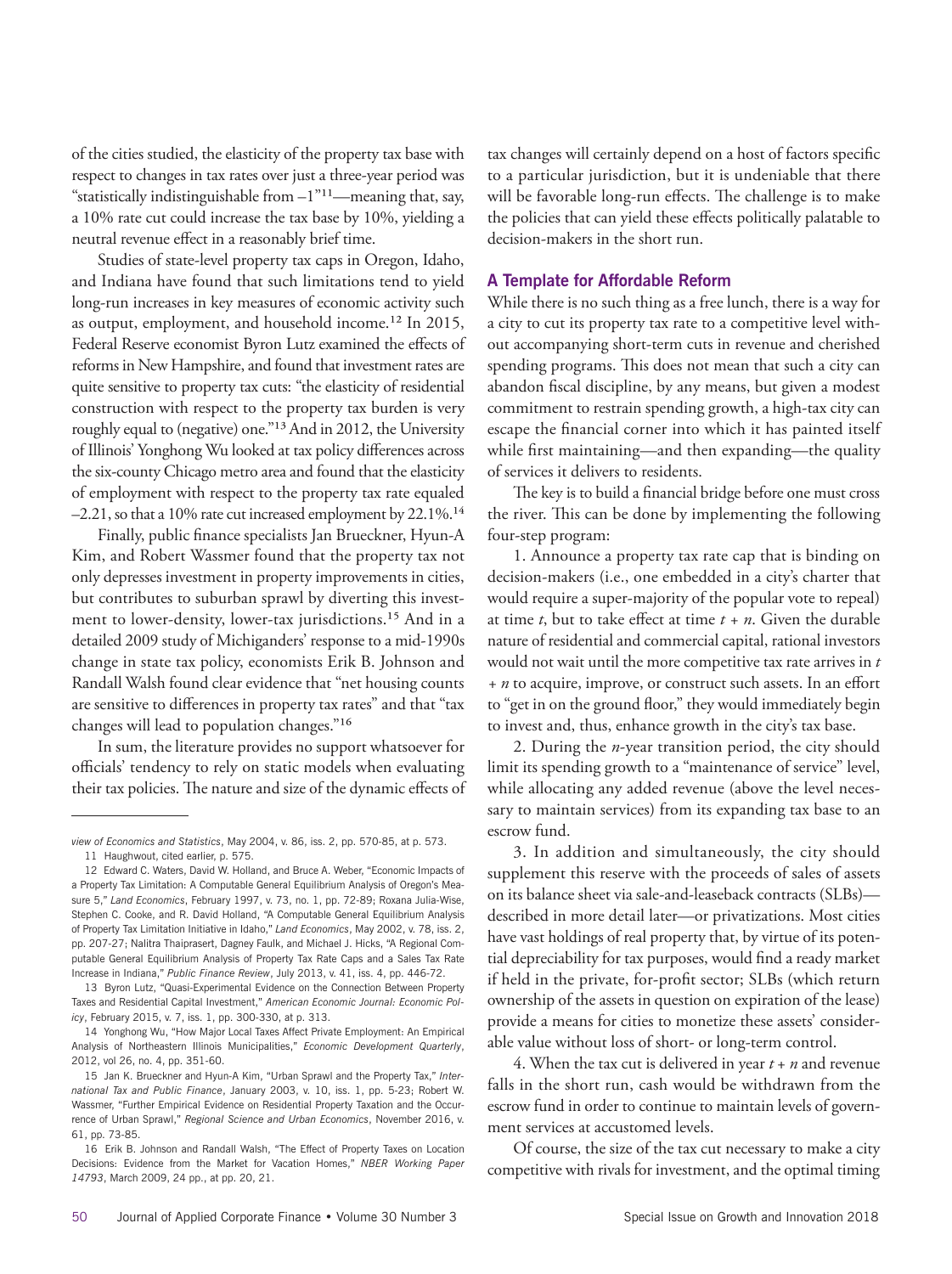of this "cash on delivery" program, must vary according to a city's particular circumstances. It will be useful, therefore, to illustrate how such a program might work in a specific context.

# **A Case Study**

Consider Baltimore, which, as we have mentioned, has long endured chronic financial stress and other adverse consequences of a property tax rate that is more than twice that in its surrounding county (2.248% vs. 1.1%).<sup>17</sup> The city's leaders clearly understand that this puts them at a competitive disadvantage in retaining or recruiting investors and residents. They have coped by granting large-scale developers up-front subsidies that reduce the effective tax rate on certain projects toward a competitive level.<sup>18</sup> But this "targeted incentive" strategy is neither efficient nor equitable: It leaves vast areas of the city's 81 square miles (much of which contains aged, decaying capital that is starved for investment) untreated, and discriminates against the many thousands of property owners and potential investors who lack the connections or wherewithal to bargain for similar tax breaks.

To make its investment climate truly competitive and equitable for all its residents, then, Baltimore must roughly halve its property tax rate. But since the city generally receives over a third of its operating revenue from the property tax—in Fiscal Year 2017, for example, this amounted to \$408.5 million to suggest such a thing causes panic among city officials, who commonly enumerate all the valuable city services which would disappear if that sum was no longer forthcoming.

As we have noted, however, a lower property tax rate immediately improves city property values and stimulates new investment. Even in the midst of the stagflationary late-'70s, San Francisco attracted substantial new investment after becoming tax-competitive with surrounding counties. That augmented the property tax base further over time. What is more, Maryland's state income tax system—which shares receipts with localities via what is called the "piggyback" tax carries great revenue potential for the city. Since this tax is based on place of residence rather than place of employment, reversing the city's chronic out-migration of population would expand its income tax base as well as its property tax base.

Suppose, then, that Baltimore announced in Fiscal Year 2019 (again, via a binding change in its charter) that it would cap its property tax rate at half its current level (1.124% vs. 2.248%) six years later, in Fiscal Year 2025. Since real property is reassessed every three years in Baltimore and elsewhere in Maryland, this would allow two full reassessment cycles during which property values would rise more rapidly than in the previous high-tax regime, while new development, investment in existing properties, and population growth would occur in anticipation of the soon-to-arrive favorable tax environment.

Suppose further that the city committed to a binding budget constraint or fiscal rule, capping expenditure growth at 1.5% annually<sup>19</sup> during this phase-in period. All growth in tax revenue above that level—chiefly from enhanced property, income, and transfer tax receipts—would then go into an escrow fund that would be available to pay for the tax cut when effective in FY2025, after which expenditures could grow at 2% annually.

Figure 2, which is based on recent budget data for Baltimore,<sup>20</sup> illustrates the implications for the city's operating revenue and expenditures over a 20-year span. Between

 $\frac{1}{\sqrt{2}}$ 

A lower property tax rate immediately improves city property values and stimulates new investment. Even in the midst of the stagflationary late-'70s, San Francisco attracted substantial new investment after becoming tax-competitive with surrounding counties.

"

year  $t$  (FY2019) and year  $t + n$  (FY2025), the escrow fund is built up; after the tax cap takes effect, this fund is drawn down and forestalls the kinds of short-run expenditure cuts which cities like San Francisco had to endure (see, again, Figure 1) when unexpected and unplanned-for tax caps were imposed on them by state referenda. During the *n* years between the tax cap's approval and its delivery, we assume that Baltimore's annual growth of property tax revenue would be 6%, and 4% after year *t + n*, while annual growth in income and transfer tax receipts would rise to 4% in year *t* and thereafter. We assume all other sources of revenue grow at 2% annually (and which we conservatively assume is uncorrelated with property tax rates, population, or income growth).

<sup>17</sup> Clearly, a jurisdiction's tax rate is just part of the cost-benefit calculation a resident or entrepreneur will make before choosing to invest; the quality of its services as well as other factors will play significant roles. Suffice it to say that Baltimore's services are not generally perceived to be superior to those in its nearby jurisdictions.

<sup>18</sup> As one example, see Adam Marton, Natalie Sherman, and Caroline Pate, "The Port Covington Redevelopment Examined," *The Baltimore Sun*, http://data.baltimoresun.com/news/port-covington/.

<sup>19</sup> This would be slightly below the 2% inflation rate predicted for the national economy over the next decade. See Federal Reserve Bank of Cleveland, *Inflation Expectations,* https://www.clevelandfed.org/en/our-research/indicators-and-data/inflation-expectations.aspx.

<sup>20</sup> Baltimore City Department of Finance, *Preliminary Budget Plan, Fiscal Year 2019*, https://bbmr.baltimorecity.gov/sites/default/files/FY2019%20Preliminary%20 Budget\_FINAL\_II.pdf.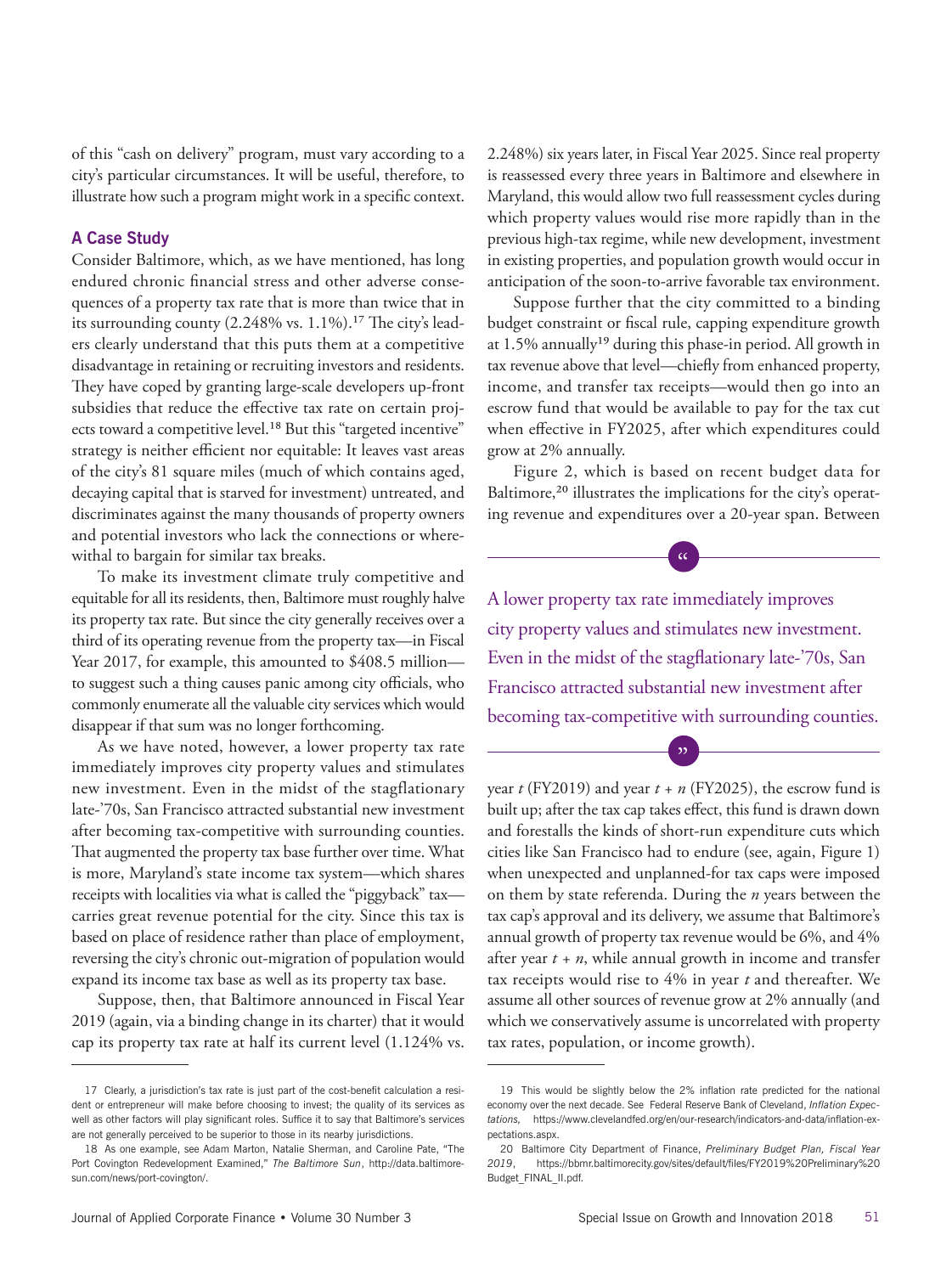



If the various elasticities of tax receipts with respect to tax rates found in the previously discussed studies still hold, the city's escrow fund would increase by \$988 million by the time the tax cut was delivered. And if these deposits were invested as received at a 7% annual yield (a common assumption of public pension funds), the escrow fund would have a balance of \$1.16 billion to cover the estimated \$239 million shortfall<sup>21</sup> in the FY2025 budget, with enough left over to balance budgets in the following fiscal years until growth in the city's tax base "catches up" with the 50% lower property tax rate (in FY2034), after which expenditures could grow more rapidly than the assumed 2% in order to improve the quantity and quality of municipal services.

But dynamic growth in the city's tax base is not the only means by which the necessary reserve fund would be built between years *t* and *t + n*. As we will discuss in the next section, the city's considerable holdings of real property provide it with ample capacity to build its reserves and create a very comfortable margin of safety that will enable it to maintain—and, indeed, ultimately enhance—services from year *t* onward.

# **A Margin of Safety**

Skeptics will worry that anticipated growth in a city's property, income, and/or transfer tax receipts resulting from a more competitive tax environment might be less robust than projected. Macroeconomic trends may adversely affect investment decisions and/or income growth; yields on escrow fund investments may be disappointing; investors may be slow to "buy in," dubious that a city will flourish in the way other taxfriendly jurisdictions typically have.

Sale-and-leaseback contracts (SLBs) can also help build the escrow fund substantially and quickly. SLBs enable government entities and nonprofits (not just businesses) to sell their property and receive an immediate cash infusion in exchange for an annual rental payment.<sup>22</sup> There are many variations, but generally ownership of the property reverts to its original owners at the end of the lease period, while during it, control and management of the property remains with the lessee (though in some cases the buyer/ lessor offers to take on maintenance responsibilities if this saves the lessee money).

One high-profile use of SLBs involved the state government of Arizona, which employed such contracts to cope with a 34% plunge in revenue and heightened demand for services arising from the Great Recession of 2007-09. In January 2010, the state raised \$735.4 million by selling 14 state buildings via "certificates of participation" that promised institutional and individual buyers annual returns of 4.57% over 20 years, during which the state would continue to manage and maintain the buildings at its expense, with the properties returning to state ownership if all lease payments were made. The sale was so successful that the state raised another \$300 million with a similar offering six months later.<sup>23</sup> Thus,

<sup>21</sup> As noted earlier, at current levels for the city's tax rate and base, halving the tax rate would "cost" over \$400 million in foregone revenue using static analysis. By year *t + n*, however, the combination of limited expenditure growth and expansion of the city's property and income tax bases reduces the magnitude of the budget deficit that results from delivery of the tax cut.

<sup>22</sup> For a brief primer on SLBs, see Ronald Pollina, *Raising Local Capital through Sale-Leasebacks*, Aug. 1, 2009, https://icma.org/documents/raising-local-capitalthrough-sale-leasebacks.

<sup>23</sup> Richard Williamson, "Arizona Back to Selling Buildings," The Bond Buyer, June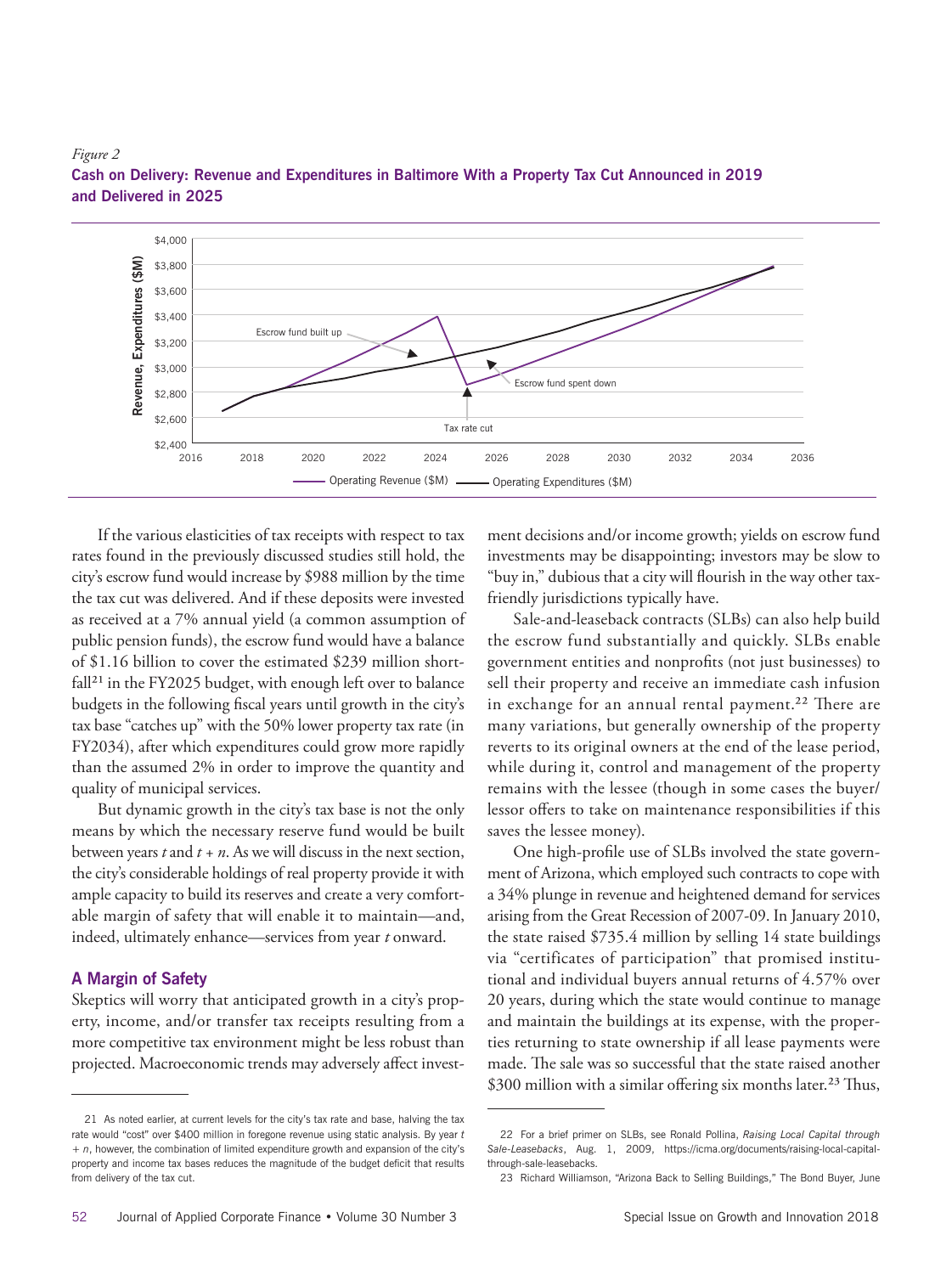SLBs helped the state close a \$2.6 billion budget deficit in 2010 with an immediate \$1 billion cash infusion, though it took on about \$76 million in annual lease payments over the following 20 years.

But this instrument should not be seen merely as a means for firms or governments to respond to fiscal stress. In 2017, sales volume exceeded  $$12$  billion,<sup>24</sup> in part because SLBs can yield tax advantages that enhance their appeal for both buyer and seller. In a 2012 study, economists Kyle Wells and Ryan Whitby found that SLBs "offer the opportunity to transfer or 'sell' non-debt tax shields. …The lessor 'buys' these tax shields by reducing the lease payment, thus lowering the financing costs of the asset."25 Because governments are tax-exempt property owners themselves, they cannot directly benefit from tax depreciation allowances. But, by doing SLBs with taxable enterprises, governments can capture much of those benefits.26

According to its most recent accounting statements, the government of Baltimore City owns approximately \$4.4 billion worth of property that is potentially available for SLB contracts. Most cities, towns, and nonprofits of any size similarly maintain holdings of physical capital that would carry depreciation allowance-related tax benefits if held in the for-profit sector. In a growing national economy, the demand for such contracts is potentially great. And, as the Arizona experience shows clearly, making a portion of these capital assets available for SLBs has enormous capacity to address budget shortfalls that might arise if the city's tax base grows at less-than-predicted rates. Of course, the rental payments attached to SLBs reduce the net cash infusion available. For example, at a 5% yield rate for the buyer/lessor, each \$100 million received by a seller/lessee would raise its expenditures by about \$7.9 million in annual rent payments over a 20-year SLB contract. Clearly, however, the net effect of SLBs would be to increase substantially the amount of cash available for delivery when, as in our Baltimore case study, the proposed competitive tax rate arrives in year *t* + *n*.

In addition to SLBs, a tax-cutting city's escrow fund could be augmented with the proceeds of privatizations. Over the decades, many cities have taken control of a wide variety of assets and enterprises, including water utilities, parking

garages, convention centers, stadia and arenas, and even hotels and golf courses. It is certainly possible that at one time, public ownership of these facilities made some sense as, e.g., an alternative to regulation of privately operated natural monopolies. Over time, however, as public employee unions have gained strength and raised wages and benefits significantly, these enterprises have become increasingly costly relative to privately run alternatives. If the requisite auctions are competitive and sale contracts are properly designed and executed<sup>27</sup>—which conditions have not always been met in practice—then privatization can be a twofer, trimming local governments' operating costs<sup>28</sup> as it funds more competitive tax rates.

It is true that privatization is politically unpopular precisely because it carries the potential for significant operational efficiencies and cost savings; this gores the public employee unions' ox.29 Once again, however, the tax benefits of private ownership of these facilities provide a unique opportunity to blunt some of these unions' opposition to privatization efforts. Again assuming the bidding process is competitive, a (nontaxable) seller can capture some of the depreciation allowance-related benefits that would flow to (taxable) buyers. Some of these proceeds could then be allocated to buyouts or employment guarantees for those union members adversely affected by the privatizations.

Finally, cities might (unless this is expressly prohibited by their charters) employ revenue anticipation bonds to supplement the reserve fund and assure adequate revenues are available on delivery of tax cuts in year *t + n*. Indeed, as we have already mentioned, many cities already use such instruments, called tax increment financing (TIF), to subsidize and encourage investment that otherwise might be uneconomic by virtue of high taxes or other factors. They justify these targeted incentives by noting that they spur growth in the tax base, which allows TIF bonds to be retired. The same logic certainly applies to a program of tax cuts that promises to generate more broad-based growth in the tax base.

<sup>8, 2010,</sup> p. 1.

<sup>24</sup> Beth Mattson-Teig, "Investors Welcome Surge of Corporate Sale-Leasebacks," *National Real Estate Investor*, April 4, 2018, https://www.nreionline.com/finance-investment/investors-welcome-surge-corporate-sale-leasebacks.

<sup>25</sup> Kyle Wells and Ryan Whitby, "Evidence of Motives and Market Reactions to Sale and Leasebacks," *Journal of Applied Finance*, 2012, no. 1, pp. 57-69, at p. 58.

<sup>26</sup> Historically, the IRS has viewed some SLBs as sham transactions solely aimed at tax avoidance. Accordingly, SLB contracts must be written with care. See: Eileen O'Neill, *Federal Tax Implications of Sale-Leaseback Transactions*, 2009, https://readingroom. law.gsu.edu/lib\_student/68.

<sup>27</sup> For guidance on this issue, see: Steve H. Hanke and Stephen J.K. Walters, "Privatizing Waterworks: Learning from the French Experience," *Journal of Applied Corporate Finance*, Summer 2011, v. 23, no. 3, pp. 30-35; Steve H. Hanke and Stephen J.K. Walters, "Reflections on Private Water Supply: Agency and Equity Issues," *Journal of Applied Corporate Finance*, Summer 2011, v. 23, no. 3, pp. 36-40.

<sup>28</sup> For an entertaining example of cost inflation at Baltimore's water utility, see: Jason L. Riley, "My Lazy Summer as a Public Employee," *The Wall Street Journal*, June 20, 2018, p. A17.

<sup>29</sup> In Baltimore, interest groups opposed to privatization recently persuaded the city council to fast-track legislation aimed at amending the city charter to prevent privatization of the city's water utility. As this is written, the outcome is uncertain, pending a referendum in November, 2018. See: Joe Setyon, "Baltimore City Council Approves Water Privatization Ban," *Reason*, Aug. 7, 2018, https://reason.com/blog/2018/08/07/ baltimore-city-council-approves-water-pr.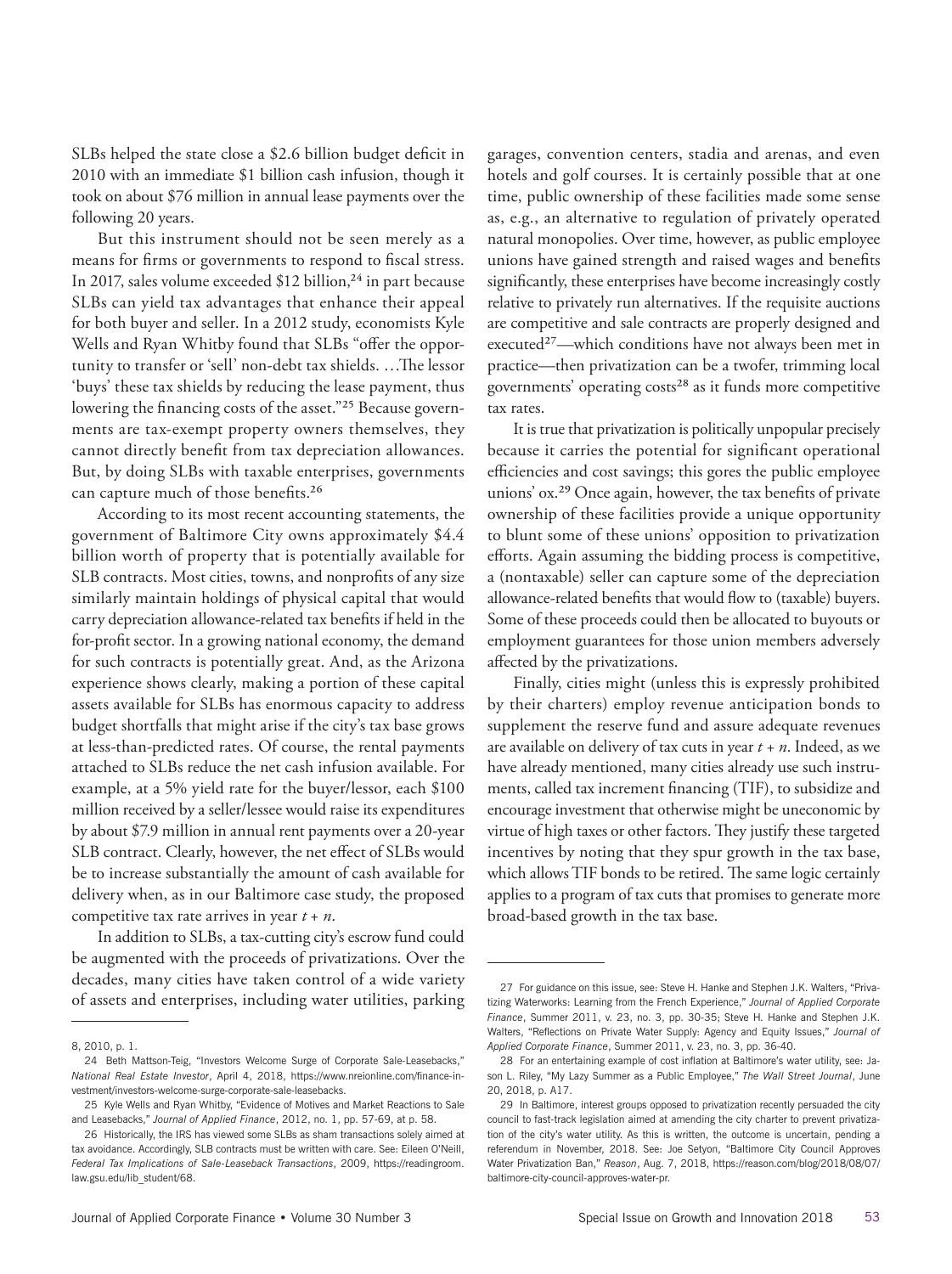#### **Conclusions**

In the years after WWII, many large American cities responded to the budget problems associated with flight to the suburbs by raising tax rates to those who remained. This, in turn, fueled additional flight of population and investment, often putting these cities under financial stress and damaging the economic and social welfare of many of their residents. As a result of several statewide tax revolts starting in the mid-1970s, however, some cities were forced to reset their property tax rates at competitive levels. This set them on a healthier growth path, but also caused some immediate budgetary pain. For that reason, tax caps or rate cuts aimed at enhancing other struggling cities' attractiveness for investment face substantial political obstacles, as rational political actors are reluctant to prescribe short-run pain even if the result is long-term gain.

These obstacles need not be insurmountable, however. Tax reforms which make a city's investment environment competitive with rival jurisdictions can be timed so that painful budget cuts can be avoided, incumbent decision-makers' political viability is not endangered, and the city's residents can enjoy greater economic opportunity and prosperity. The key is to (i) announce a binding tax cap at time *t* for delivery at time *t + n*, (ii) limit spending growth to a maintenance-of-service level during the *n* intervening years, while banking the enhanced tax receipts resulting from more-rapid tax base growth associated with investors' desire to "get in on the ground floor," and (iii) use the accumulated funds to close the budget gaps that will arise at time *t + n*.

A city may also assure an additional margin of safety for its reserve fund by sales of publicly owned real property, either as outright privatizations or via sale-and-leaseback contracts. The latter, depending on the nature of the sale contract and the resulting IRS treatment of depreciation allowances, should have enormous appeal for both tax-paying buyers/lessors seeking tax deductions and for governmental sellers/lessees that cannot use those deductions. In consequence, SLBs can have a transformative role to play in enabling fiscally struggling cities to thrive economically.

High-growth cities like San Francisco and Boston have shown that decades of population loss and urban decline can be reversed quickly once tax barriers to investment are removed; the scholarly literature makes clear that cities' tax bases and a host of key economic and social variables are sensitive to tax rates, especially on physical capital. But many cities burdened by tax policies that are locally or regionally noncompetitive feel hemmed-in by these policies, unable to pursue needed reforms because of fears of adverse near-term budgetary problems. The strategy outlined here can get cities past such concerns, and financial firms can partner with policy makers to achieve a brighter future for these cities' residents.

STEVE H. HANKE is a Professor of Applied Economics and Co-Director of the Institute for Applied Economics, Global Health, and the Study of Business Enterprise at Johns Hopkins University.

STEPHEN J.K. WALTERS is a Professor of Economics at Loyola University Maryland and a Fellow at the Institute for Applied Economics, Global Health, and the Study of Business Enterprise at Johns Hopkins University.